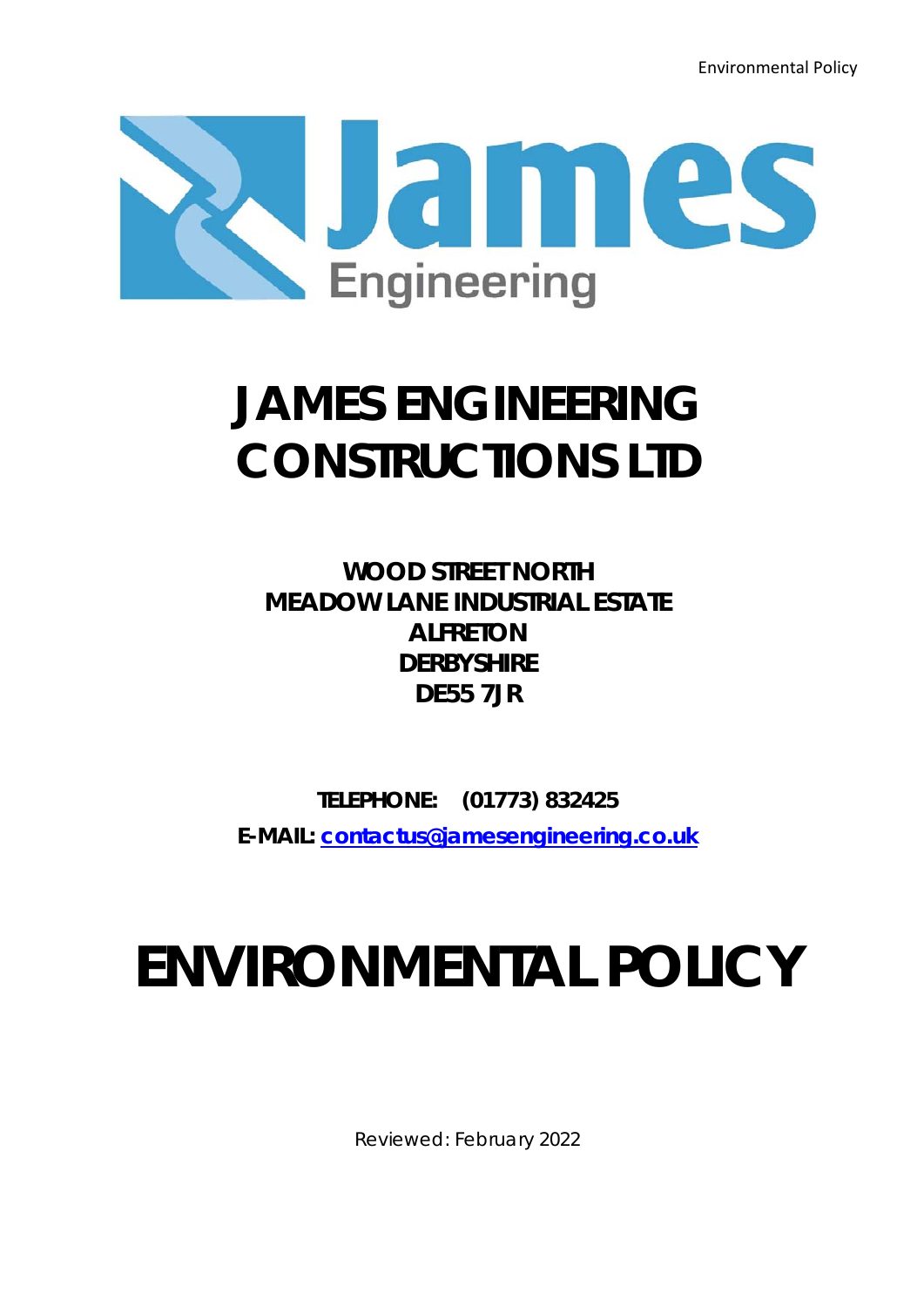| Contents                                             | Page |
|------------------------------------------------------|------|
| 1. ENVIRONMENTAL POLICY STATEMENT                    | 3    |
| 2. OBJECTIVES                                        | 4    |
| <b>3. MONITORING AND CONTROL</b>                     | 4    |
| <b>4. WORKING METHODS</b>                            | 5    |
| 5. SUSTAINABILITY                                    | 5    |
| 6. NOISE                                             | 5    |
| 7. CONTROL OF SUBSTANCES HAZARDOUS TO HEALTH (COSHH) | 6    |
| 7.1 Identifying Hazardous Substances                 | 6    |
| 7.2 COSHH Assessments                                | 6    |
| 7.3 Information, Instruction and Training            | 6    |
| <b>8. TRANSPORT POLICY</b>                           | 6    |
| 9. WASTE DISPOSAL AND ENVIRONMENTAL PROTECTION       | 7    |
| The Duty of Care<br>9.1                              | 7    |
| 9.2 Definitions                                      | 7    |
| Duties of a Waste Producer<br>9.3                    | 7    |
| 9.4 Duties of a Waste Carrier                        |      |
| 9.5 Duties of a Waste Manager                        | 7    |
| 9.6 Waste Transfer Notes and Consignment Notes       | 7    |
| 9.7 Completion of Site                               | 7    |
| 10. INCIDENT REPORTING AND HANDLING COMPLAINTS       | 8    |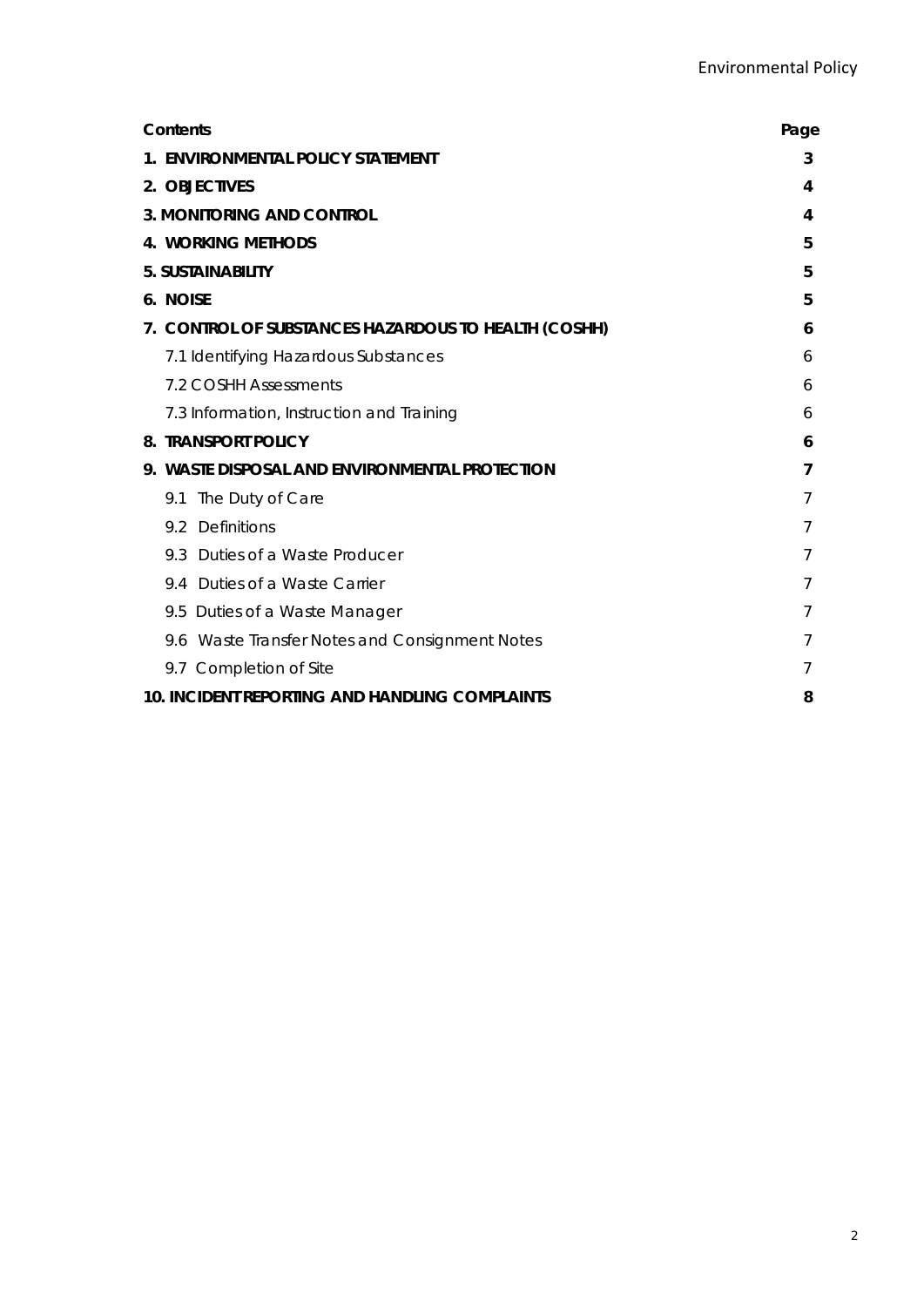# **1. ENVIRONMENTAL POLICY STATEMENT**

It is the policy of James Engineering Constructions Ltd. (hereinafter referred to as "the Company") that the Company will undertake its work, both at its main premises & on its construction & installation sites, in full accordance with environmental protection legislation & codes of practice. The Company accepts its responsibilities in ensuring that its work is designed in such a manner as to minimise its impact on the environment, & that environmental issues are always considered for any tasks undertaken by the Company.

Wherever practicable, preference will be given to methods of working that reduce emissions of noise, dust, waste and fumes. Preference will also be given, wherever practicable, to purchasing products & materials that can be used, recycled &/or disposed of without any residual damaging effect on the environment.

Chris James is the Director responsible for allocating resources & implementing this policy through the management structure of the Company. As "Director with Special Responsibility for Environmental Issues", he is responsible for the operation, monitoring & review of this policy, & for ensuring that the Company complies with environmental legislation & the objectives of this policy, through its selection of environmentally-friendly materials, the conduct of the Company's employees & contracted personnel, & the procedures involved within its working methods. He will be assisted in carrying out these duties by the Company's Health, Safety & Environmental Team, comprising the Company's Health & Safety Officer, & external Retained Advisors on QA & Health, Safety & Environmental issues.

If processes, activities & incidents are to be avoided that are damaging to the environment, everyone within the Company must take into account the impact on the environment of any task they undertake. They must also make contingencies for any damage or incident that could release materials being used or worked on, & ensure that procedures are in place to cope with such incidents, with the minimum adverse effect on the environment. All persons in the Company should strive to design tasks so that they minimise their environmental impact, as far as is reasonably practicable.

Wherever practicable the Company will try to pre-assess, control & document the amounts of waste created on any site, endeavouring to reduce it to the minimum level, through prudent purchasing & recycling policies. Whatever waste is created that cannot be recycled, will be disposed of safely in accordance with environmental legislation.

The Company requires all its employees & sub-contractors to take a proactive role in ensuring that their activities remain environmentally friendly. All persons will have a part to play if high standards are to be achieved and maintained.

The requirements on contract staff & sub-contractors to strive to meet the aims of this environmental policy will be further emphasised through regular site meetings on the larger contracts, or at project briefings on the smaller projects. Suggestions will always be welcomed on how methods of work can be improved to meet this aim.

Signed Chris James – Managing Director

Date: 24<sup>th</sup> May 2021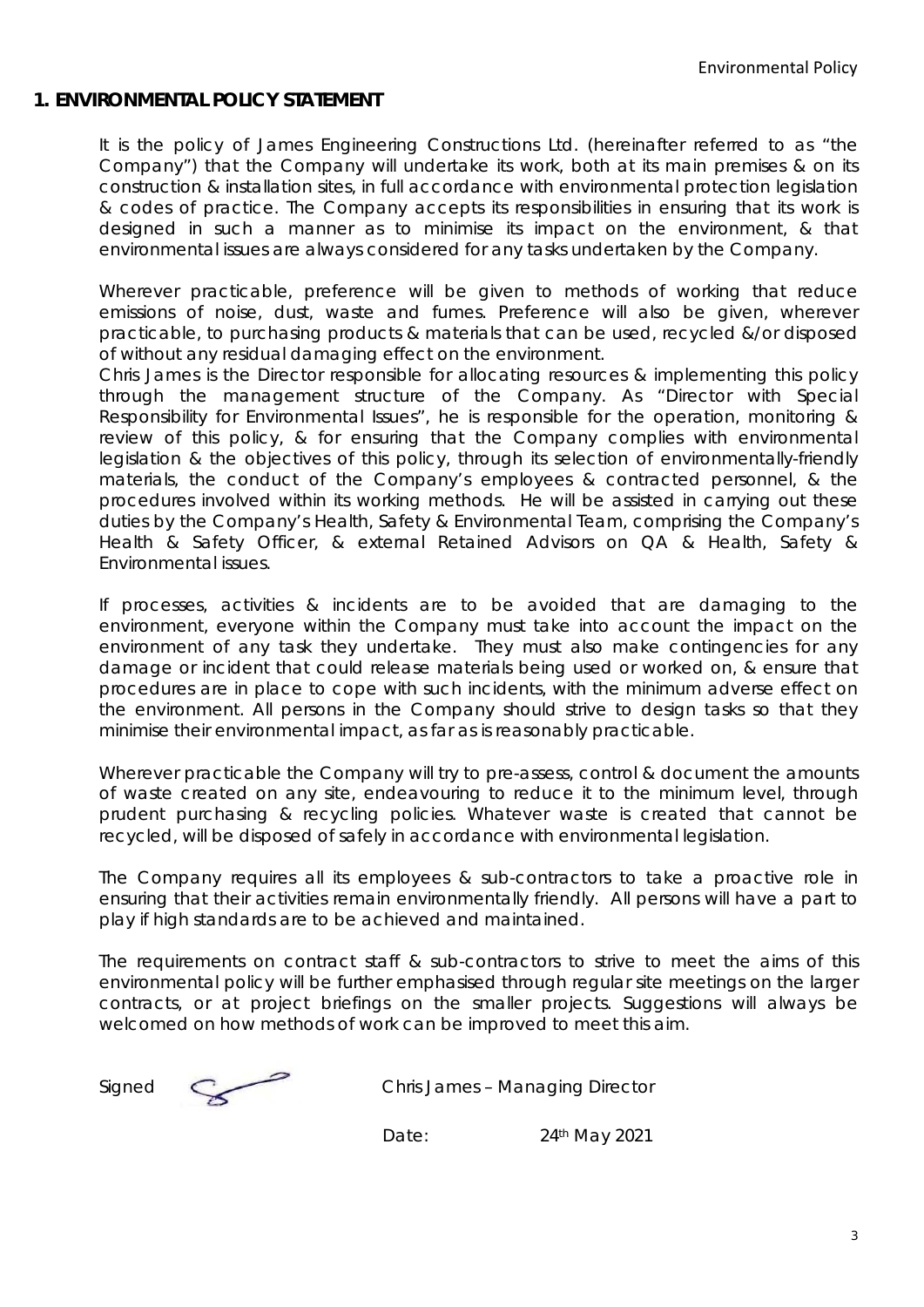## **2. OBJECTIVES**

In accordance with the Company's stated aim of reducing the impact that its work has on the environment, the following are specific objectives that it will strive to meet:-

- Accordance with all relevant legislation and agreements, wherever the Company operates.
- Implementation of effective environmental management systems, to ensure that the Company achieves its environmental objectives in an efficient and cost effective manner.
- Developing the environmental awareness of our workforce, and encouraging every employee to act in an environmentally responsible manner. The Company strongly promotes a culture whereby protection of the environment is the responsibility of everybody and it expects all employees, contractors and visitors to behave in an environmentally responsible manner.
- Developing a wider awareness of the environmental impacts associated with the manufacture and use of our products. Communications and bulletins on environmental issues will be undertaken internally (with the workforce) and externally (with sub-contractors and local organisations).
- Responding to any concerns raised by employees and subcontractors relating to environmental matters and reviewing these with the Health, Safety and Environmental Officer.
- Respond to the concerns of local communities and other interested parties on environmental issues, and reviewing these with the Health, Safety and Environmental Officer.
- Improving the environmental performance of our manufacturing operations by reducing emissions, minimising waste and controlling noise.
- Contributing to sustainable development by using energy and raw materials efficiently, thereby optimising our use of natural resources. The Company will focus on the environmental aspects of its products by optimising the use of natural resources and by minimising inputs of raw materials and energy.
- Promoting the recovery and recycling of the Company's products and bi-products.
- Encouraging suppliers and sub-contractors to maintain sound environmental principles and, through their working practices, assisting the Company in meeting its own environmental objectives.
- Respecting the general environment and wildlife habitats in the proximity of the offices, works and contract work locations.
- Ensuring that any temporary, inadvertent, non-compliance is corrected as soon as possible. Where adequate regulations do not exist, internal standards will be adopted that reflect the Company's commitment to the environment.
- Auditing environmental performance and reporting progress on policy objectives on a regular basis via the QA Review Committee.

#### **3. MONITORING AND CONTROL**

The duty to carry out this policy and to monitor the effects that the Company's activities have on the environment is an essential part of the responsibility of every person working for or contracted to the Company. Every person employed by the Company (including sub-contractors) has a duty to ensure that the harmful effects on the environment of their activities are minimised and that the Company's activities do not infringe upon the requirements of environmental protection legislation. Managers, supervisors and all persons responsible for the design of the various tasks and operations undertaken by the company have a responsibility in this area, and must be aware of the need to:-

- Design tasks and select methods of working such that the impact of the activity on the environment is minimised.
- Minimise the use of hazardous substances and processes, by choosing less hazardous materials or processes, wherever alternatives are possible.
- Reduce the level of noise created by their activities, and use "quiet" plant or equipment where possible.
- Ensure that the Company disposes of waste in a responsible manner within current legislation and that proper recording processes are maintained.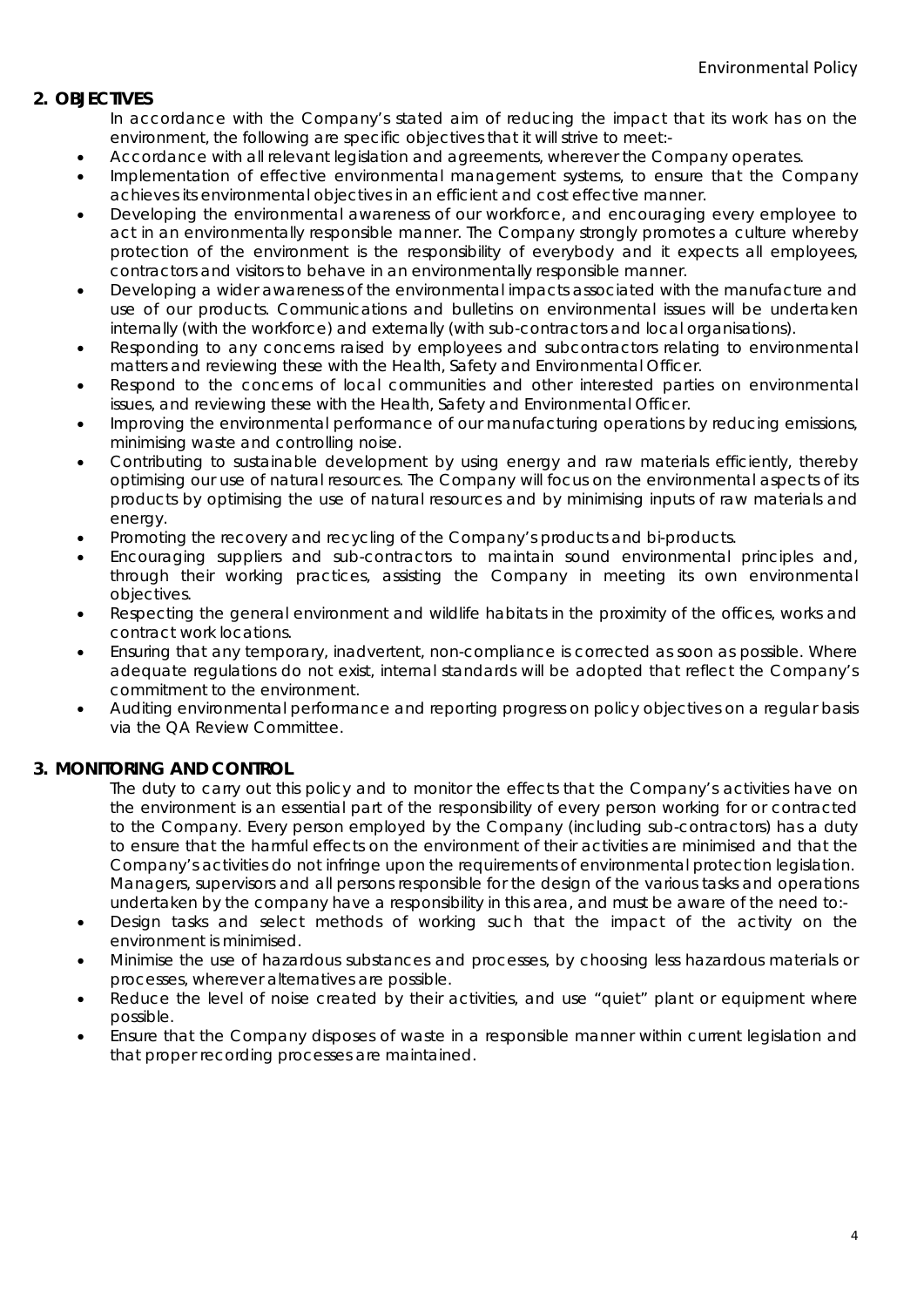#### **4. WORKING METHODS**

 The Company will design tasks using working methods and equipment which minimise the risks to the health and safety of employees, subcontractors and all third parties, and seek to minimise the impact of the tasks on the environment.

This applies both to work conducted at its workshop premises and for on-site operations.

 Task designers must take into account all the effects of a task on the immediate working area, and any adjacent areas. Pollution is to be avoided at all costs, whether created by gases, liquids, dust, fumes or noise.

 Whenever an accidental release of a hazardous substance occurs, management and supervisors must take every step to ensure that the substance is recovered before its effects become serious (e.g. liquids released into the drainage system or dangerous levels of gases released into the air). COSHH risk assessments will give guidance on how hazardous substances can be safely recovered.

#### **5. SUSTAINABILITY**

The Company recognises the vital importance of an environmentally and socially sustainable approach to actions which are directly or indirectly affected by their corporate activities.

 Wherever practicable, working methods will be designed, adopted and implemented to reduce the impact of the activities of the company on the human, sociological, economic systems within the environment.

 All employees of the company will made aware of how the foregoing considerations relate to the activities of the company and affect the way in which tasks are conducted.

#### **N.B. Environmental issues will be an integral issue covered in employee training at all levels.**

 The Company will implement and maintain those policies and systems which optimise the impact of Company activities on socio-economic and environmental issues. As an essential part of its environmental management procedures, the Company will seek to evaluate and control the following items, with the objective of achieving ongoing improvement in their carbon emission reduction strategies by:

- A reduction in overall corporate motor vehicle mileage, by careful planning of all journeys involving commercial transportation and passenger vehicles, owned and operated by the Company.
- The adoption of a purchasing policy, especially in relation to consumables, which seeks to source environmentally friendly materials, minimises amounts of waste created and, where possible, can be sourced locally to minimise travel distances.
- The development and ongoing extension, as far as is practicable, of a management and data recording system that minimises the use of the paper.
- The collection, segregation and recycling of all re-usable materials generated by the commercial activities of the Company, especially scrap metal and paper.
- The minimisation of environmentally harmful gaseous emissions or fumes, and harmful liquid waste from manufacturing activities, by the careful selection of related working methods and consumable process and components (e.g. paint solvents).

#### **6. NOISE**

Noise can be a problem, both to workers involved in noisy operations and processes, and to other persons in the vicinity of those operations or processes. Noise-induced hearing loss can and should be avoided. The Noise at Work Regulations 2005 require employers to reduce the noise levels of their operations, whenever practicable.

The Company and their nominated subcontractors recognise their responsibility to ensure that the necessary steps are taken to minimise noise levels and the effects of any noisy operations on the environment.

When purchasing or hiring plant, consideration will be given to noise emissions from that plant. Purchasing managers will ensure that data on noise levels, both at the operator position, as well as exposure levels external to the machines, are supplied by the manufacturers. Noise levels are often also indicated on the machine. Priority consideration will be given to procuring plant and equipment which emits the lowest noise levels, as long as it is practicable for use.

Parties will not be in areas where they exposed to excessive noise levels (i.e. above the first action level).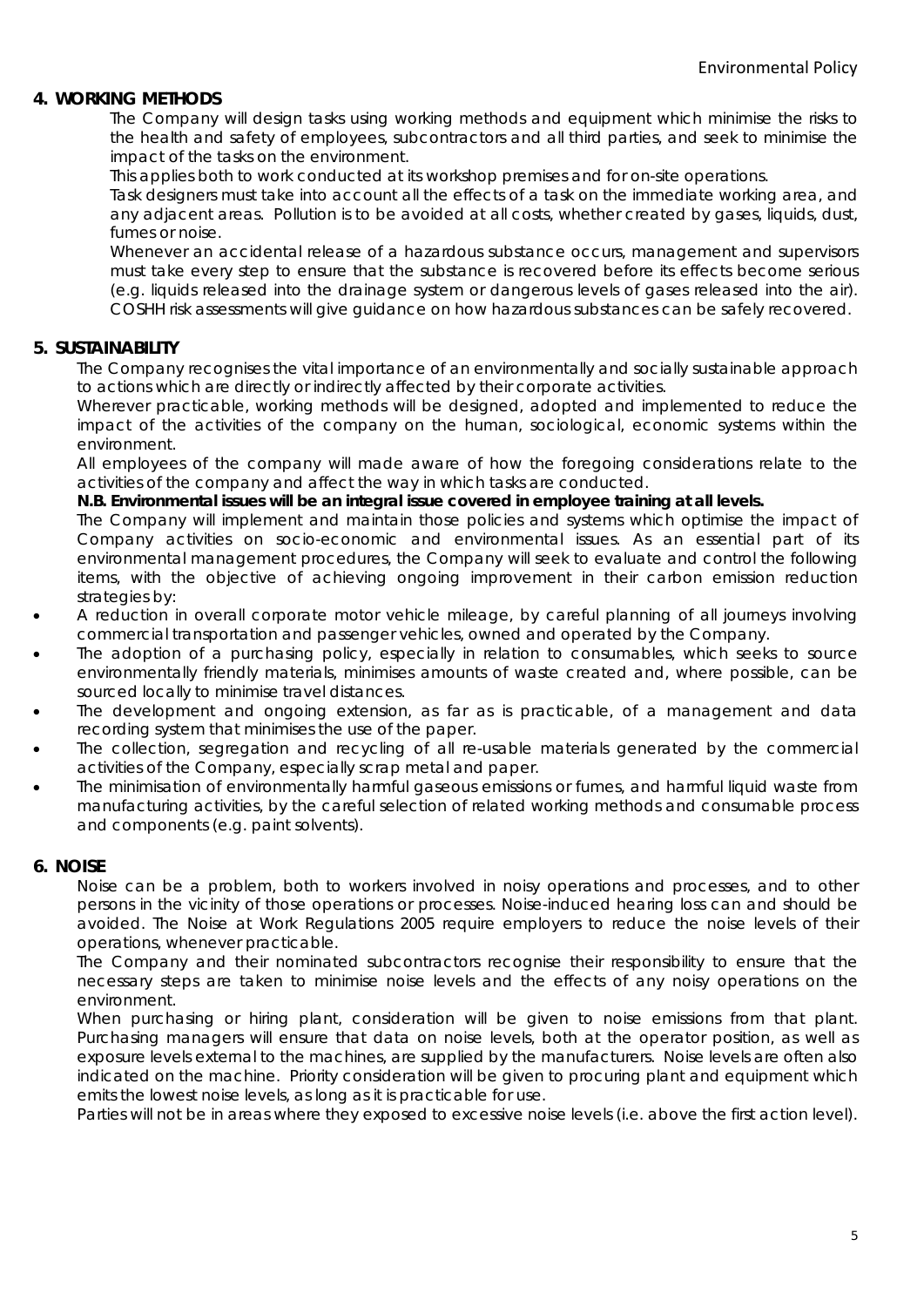# **7. CONTROL OF SUBSTANCES HAZARDOUS TO HEALTH (COSHH)**

Hazardous substances are potentially damaging to health and safety and environment, whenever and wherever they are stored and/or used. The Company has a policy of using less hazardous alternatives, wherever practicable, and minimising the storage and use of hazardous substances and processes. The Control of Substances Hazardous to Health Regulations 2002 (rev 2005) impose a duty on every employer to:

- Identify all substances in use, or likely to be encountered, which could be hazardous to the health of employees (and others)
	- and
- Assess the risk to their employees (and others) from the substance, taking into account the manner in which it is being used and the quantities involved.

#### **7.1 Identifying Hazardous Substances**

A "**Substance Hazardous to Health**" is any substance (including any preparation) that is:-

- A substance that has a specified exposure standard, as listed in HSE document EH40 "Workplace Exposure Limits".
- A biological agent.
- Dust of any kind, when present at a substantial concentration in air.

#### **7.2 COSHH Assessments**

The risk associated with the use of the substance must be assessed by having a systematic review and asking:

- What quantities of substance are involved?
- What form is the substance in? i.e. liquid, dust, solid, vapour.
- How can it harm someone or something? Eg. by inhalation, by skin contact, by absorption through the skin, by ingestion.
- Who or what could be exposed to the substance and for how long **including the effects of environmental pollution?**

The question must always be asked - does the hazardous substance have to be used or can a nonhazardous substance be substituted?

#### **7.3 Information, Instruction and Training**

Under COSHH regulations, employers must ensure that employees who are required to work with a hazardous substance, **and other persons who may become exposed to that substance**, have the necessary information, instruction and training to carry out the work without risk to their health, or of putting the health of third parties at risk. In particular, COSHH assessments should contain the following information:-

- The hazardous substances in the product.
- The potential risks to health.
- The possible routes of entry into the body.
- The precautions that must be taken in storage and usage.
- Emergency measures for first aid and fire.
- Cleaning up instructions to minimise environmental damage in the case of accidental spillage or release.

#### **8. TRANSPORT POLICY**

The Company is aware of the environmental pollution created by transportation. As such, it is committed to the reduction of carbon emissions caused by travelling personnel and good deliveries. The following have been adopted as measures by the Company:-

Diesel cars and vans are used by the Company because of their fuel efficiency and individual vehicles will be selected on the basis of having low carbon emissions.

Deliveries to site will be made using the Company's own vehicles, maintained and serviced in accordance with manufacturers' recommendations.

Where possible, site personnel will travel in these vehicles, together with any site equipment required.

Overnight stays will be arranged as required, to cut down travelling distance to and from site.

The appointed Contract Manager will travel to site using public transport whenever and wherever practicable.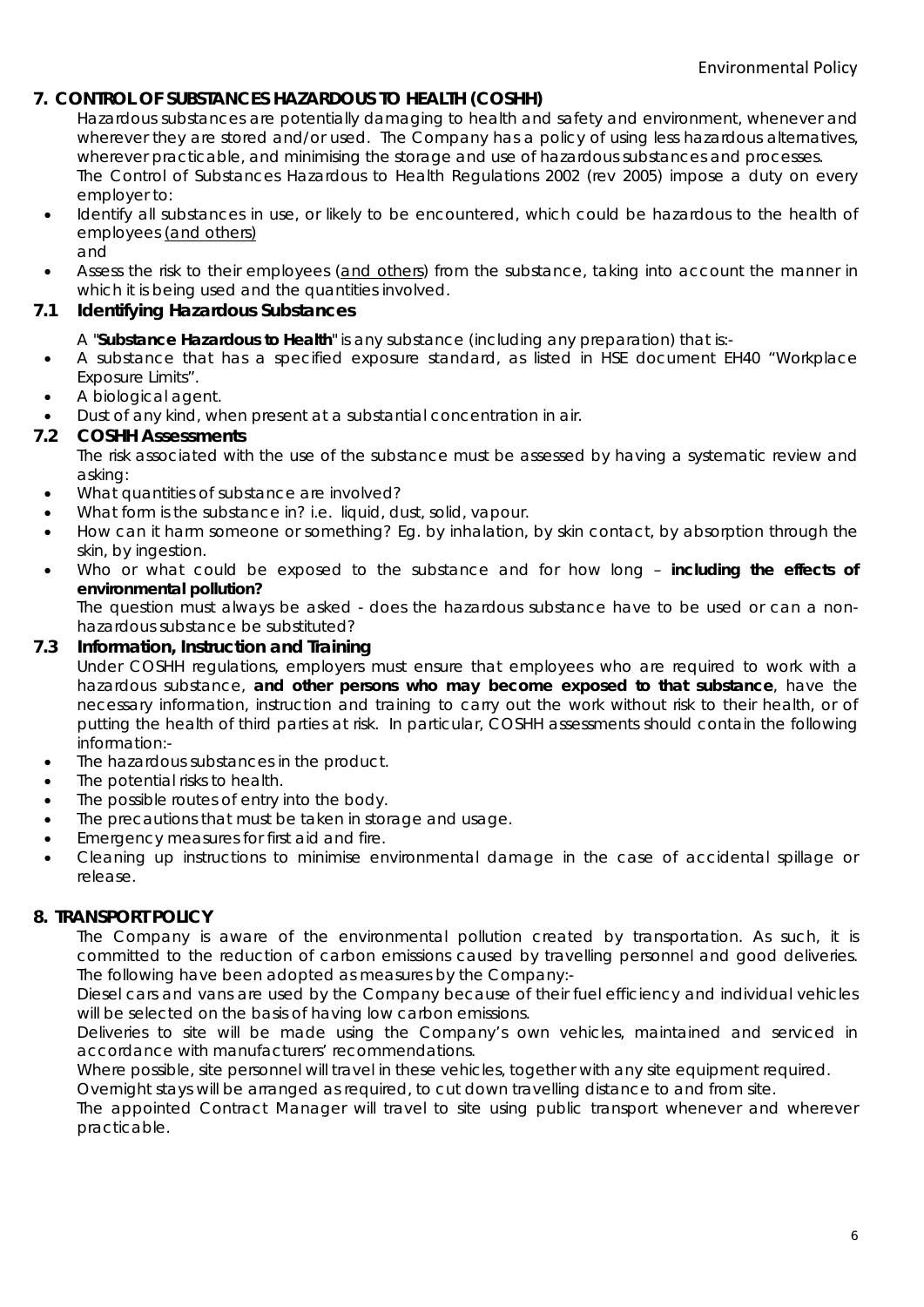# **9. WASTE DISPOSAL AND ENVIRONMENTAL PROTECTION**

Anyone who "imports, produces, carries, keeps, treats or disposes of any controlled waste, or a broker who has control of such waste" is subject to a Duty of Care regarding the disposal of that waste. Controlled waste is defined as any household, commercial or industrial waste, including building and demolition waste. Therefore, all waste that leaves site is defined as controlled waste and must only be moved after a transfer note has been issued.

# **9.1 The Duty of Care**

- The "Duty of Care" states that all those subject to it must:-
- Prevent others from depositing, storing, treating or otherwise disposing of waste without a valid licence or contravening the licence conditions; or act in a manner likely to cause environmental pollution or harm to human health.
- Prevent the waste from escaping
- Ensure that waste is transferred to an authorised person
- Include with the waste transfer a written description to enable others to comply with the duty and avoid committing an offence.

#### **9.2 Definitions**

- **Waste Producer** The waste producer is the party undertaking the work which creates waste.
- **Waste Manager** A person who keeps, treats or disposes of controlled waste.
- Waste Broker A person who arranges the transfer of waste but does not himself control what happens to it.
- Waste Carrier A person who transports waste. The carrier should be registered with a waste regulation authority and have a licence to confirm this registration.

#### **9.3 Duties of a Waste Producer**

A waste producer is responsible for providing an accurate description of the waste, including:-

- The type of premises or business from which the waste is generated.
- The process that produces the waste and the quantity of waste.
- The name of substances which comprise the waste, including a physical and chemical analysis, if applicable.

The waste producer is also responsible for:-

- The care of the waste whilst he holds it.
- The packaging of the waste to prevent its escape during transfer.
- Using a registered (or exempt) carrier to transport the waste.
- The final disposal of the waste, depending on the degree of his involvement in the selection of the waste carrier, manager or broker.

Any suspicious circumstances, that may indicate a breach of the duty in the disposal chain, should be reported to the Waste Regulations Authority.

#### **9.4 Duties of a Waste Carrier**

The Waste Carrier is responsible for:-

- The adequacy of packaging and security of the waste whilst under his control.
- Ensuring that a description accompanies the waste and that this description is accurate.
- Ensuring that any alteration to the waste is recorded in the description of the waste. Any requests for contract vehicles to transport waste must be made to the Site Manager or manager in charge of the contract, who should ENSURE that the contractor is registered for the transport of waste.

#### **9.5 Duties of a Waste Manager**

The Waste Manager is responsible for:-

- Carrying out the disposal operation in accordance with the conditions of the Waste Regulation Authority Licence.
- Checking the description of the waste they receive. Sample checks on the composition are considered to be "good practice" and should be implemented.
- Ensuring that correctly completed documentation accompanies the waste.

#### **9.6 Waste Transfer Notes and Consignment Notes**

A waste transfer note or a special waste consignment note must be issued before any waste is transported off site.

#### **9.7 Completion of Site**

- On completion of the site, all **Waste Transfer Notes** and **Special Waste Consignment Notes** should be archived with the contract papers and retained:-
- for a period of 2 years in the case of transfer notes.
- for a period of 3 years in the case of special waste consignment notes.